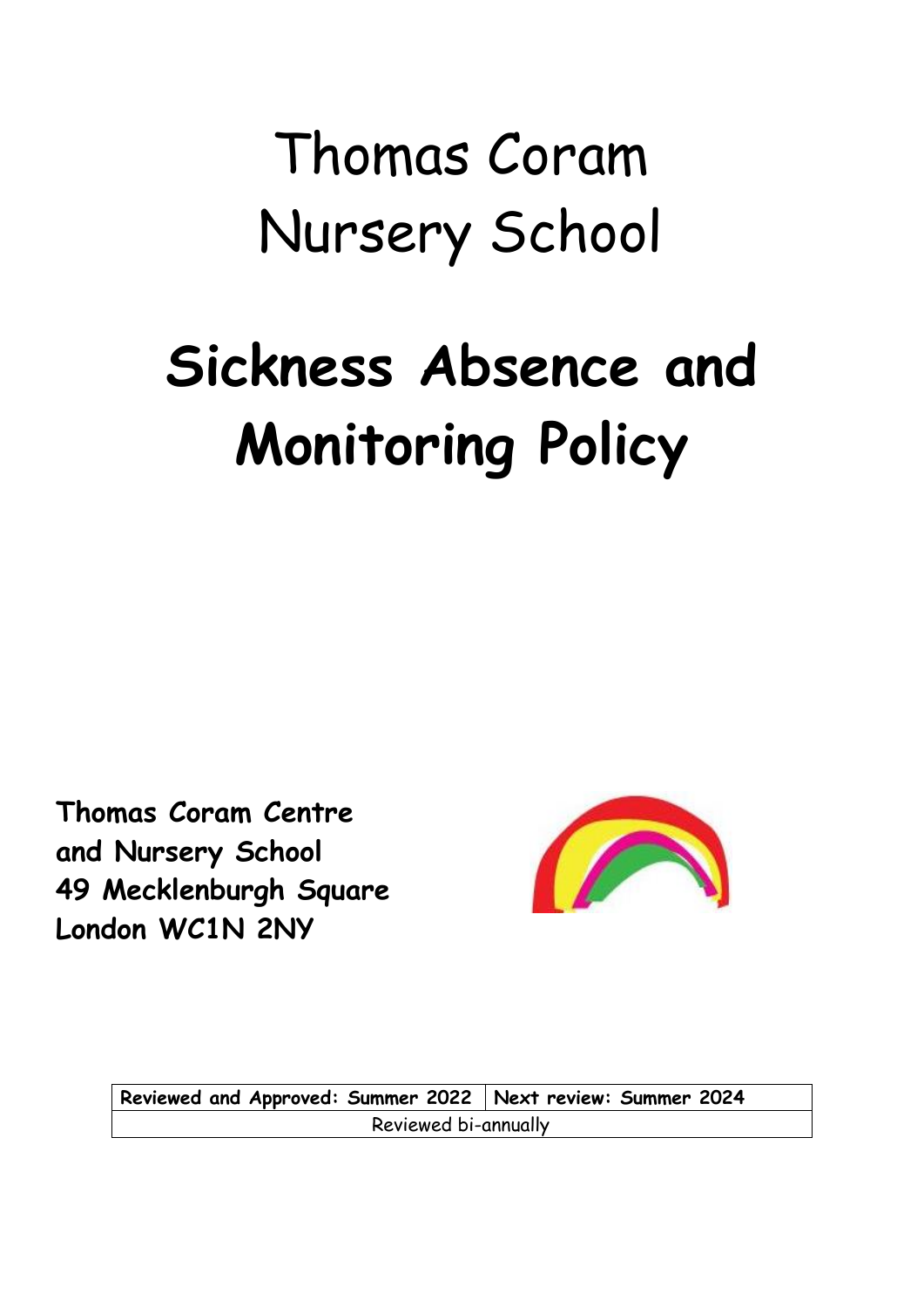# **Policy Statement**

The school aims to encourage all its employees to maximise their attendance at work and will consider making reasonable adjustments to the workplace and/or working arrangements in order to facilitate this where appropriate. We expect employees to come to work to do their job but understand that if they are unwell, this may not be possible. It is recognised that a certain level of sickness absence is inevitable and it is the school's policy to support employees who are genuinely unwell. We will deal with sickness absence sensitively. We will also take action to limit the impact that sickness absence may have on the service provided by the school to parents and children.

The school recognises that sickness absence can only be effectively managed if employees are treated fairly and consistently.

This Sickness Absence Management Policy provides an overview of our approach. The accompanying Sickness Absence Management Procedure explains how sickness absence is managed.

# **Policy Scope**

This policy deals with absence due to sickness and how it should be managed fairly and consistently. This Sickness Absence Management Policy and its accompanying procedure apply to all permanent and fixed-term employees at the school who have successfully completed their probationary period. It also applies to teachers of the school, although teachers may have other guidelines to refer to as part of this policy and associated procedure. The Probationary Guidelines should be used for employees who have yet to complete their probationary period.

Situations where ill-health impacts on an employee's ability to do their job, but does not result in absence should be discussed with HR.

Unauthorised absence is normally beyond the scope of this policy. There may be certain circumstances, for example, failure to follow the sickness absence reporting procedure, which may result in disciplinary action, or the contract of employment being terminated. HR should be contacted for further advice in cases of unauthorised absence.

Disciplinary procedures provide guidance on dealing with absence due to persistent lateness. HR should be contacted for further advice in cases such as these.

# **Key Principles**

The main principles that underpin the school's approach to managing sickness absence are detailed below. Employees are expected to make every effort to attend work, although the school does appreciate that genuine sickness occurs from time-to-time. Whilst the school will support employees who are unwell, it does have a responsibility to manage attendance and will manage sickness absence informally in the first instance. However, if the impact of the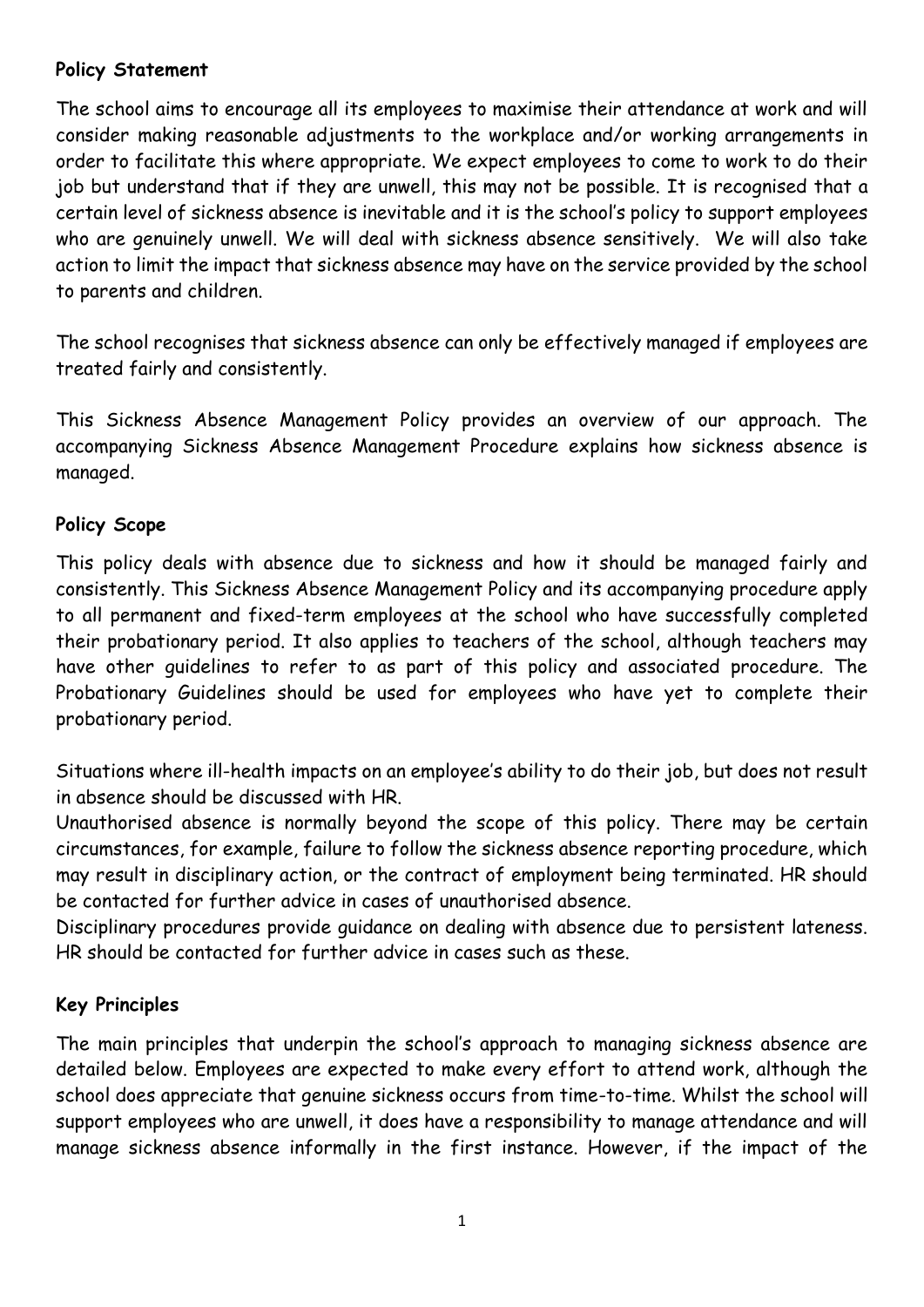sickness absence becomes problematic in terms of having a detrimental effect on service delivery for example, senior leaders are expected to move to the formal procedure.

At Thomas Coram Centre, we ensure that we take a fair and consistent approach to absence management, ensuring that decisions are objective, legally compliant and non-discriminatory. The school will strive to reduce absence rates by raising health awareness, taking swift and appropriate action to assist a return to work, considering making reasonable adjustments to jobs or redeployment (where the circumstances warrant such action) and providing professional services and advice through our Occupational Health.

Reasonable workplace adjustments and/or adjustments to working arrangements may be made to support employees who are experiencing illness where it is feasible to do so. Conducting return-to-work meetings after a lengthy or persistent absences is a key part of managing absence, whether formally or informally.

All matters surrounding an employee's health and welfare will be handled sensitively and kept confidential to the management process.

#### **Responsibilities**

#### **Employee's Responsibilities**

- To ensure that they take reasonable care of their own health and welfare;
- To follow the Sickness Absence Reporting Procedure;
- To meet with a representative from the Occupational Health provider where reasonably required;
- To take advantage of school initiatives to promote good health where appropriate.

# **School Leaders' Responsibilities**

- To ensure that the workplace is safe and without risk to health.
- To manage the effects of sickness absence on their school;
- To make every effort to understand why an employee is absent and then provide appropriate help. The school may need to seek specialist advice from colleagues in HR, Health and Safety and Occupational Health and will need to treat sickness absence management on a case-by-case basis;
- To be open when dealing with absence; routinely monitoring absence levels and advising employees when the amount or pattern of their absence is causing concern and taking whatever action is appropriate and;
- To work with employees and other support functions as required to maximise attendance. Where employees are absent through sickness, school leaders should maintain regular contact with the employee; and
- There are a number of steps that senior leaders can take to prevent or reduce sickness absence by contacting **Specialist support units** which provide advice and assistance. These include the Health and Safety Team, HR Services and Occupational Health.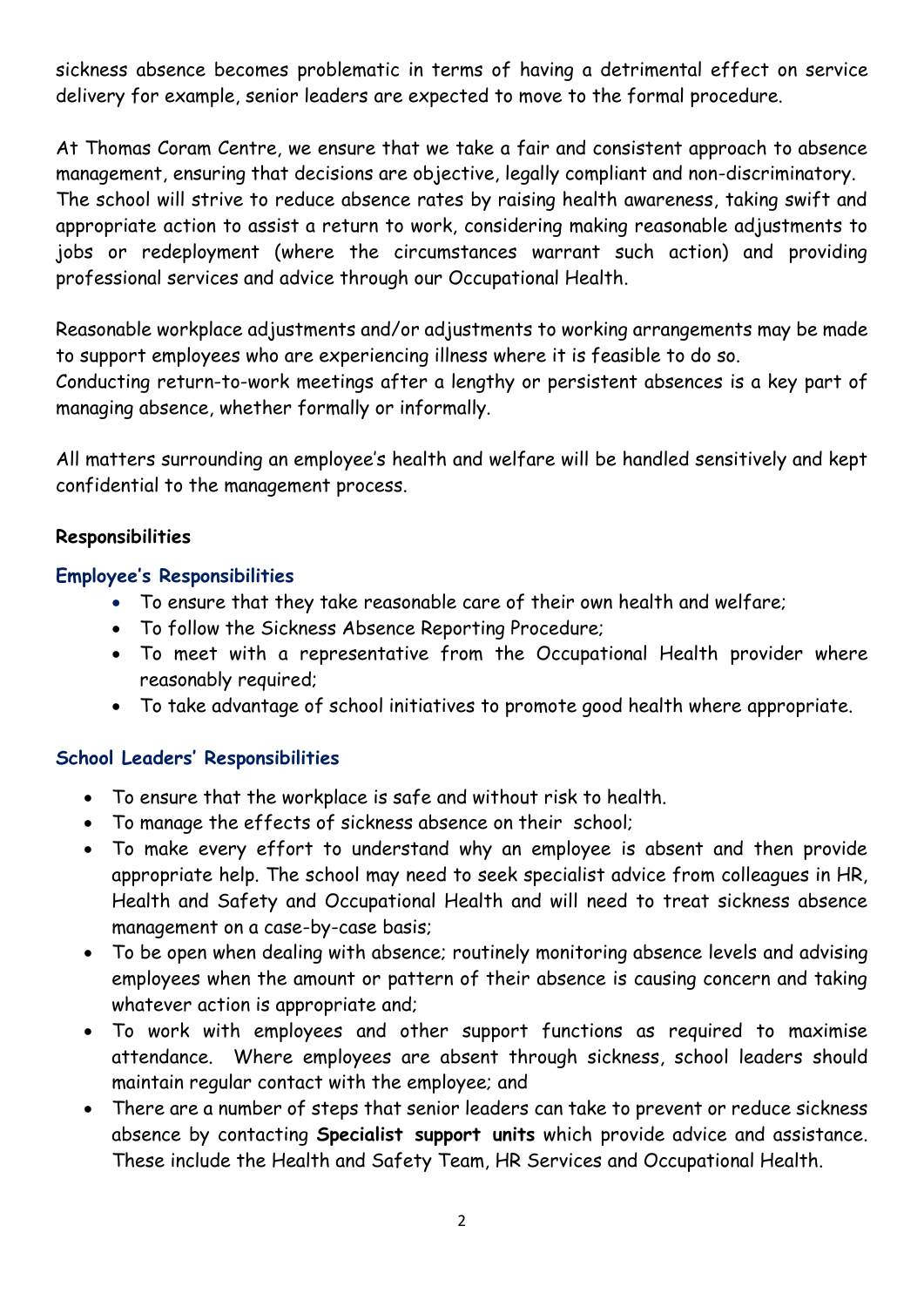#### **Definitions**

| Companion      | At formal meetings, the employee may choose to bring a trade union<br>representative, a representative from an internal self-organised employee group<br>or a work colleague. The companion will not be allowed to speak on the employee's<br>behalf, but may ask for clarification on questions asked.                                                                                                                                                                                                                                                                                                                                                                                                                          |
|----------------|----------------------------------------------------------------------------------------------------------------------------------------------------------------------------------------------------------------------------------------------------------------------------------------------------------------------------------------------------------------------------------------------------------------------------------------------------------------------------------------------------------------------------------------------------------------------------------------------------------------------------------------------------------------------------------------------------------------------------------|
| Employee       | A person with a contract of employment with the school.                                                                                                                                                                                                                                                                                                                                                                                                                                                                                                                                                                                                                                                                          |
| Representative | At formal sickness meetings or sickness appeal hearings, the employee may be<br>represented by a trade union representative, a representative from an internal<br>self-organised employee group, or a work colleague.<br>The role of the representative will be to:<br>Address the chair of the meeting or hearing and sum up the case;<br>Respond on behalf of the employee to any views expressed at the meeting<br>or hearing; and<br>Confer with the employee during the meeting or hearing.<br>The representative does not have the right to:<br>Answer any questions on the employee's behalf;<br>Address the meeting or hearing if the employee does not wish it; and<br>Prevent the employer from explaining their case. |

#### **Types of sickness absence**

There are three types of sickness that lead to absence from the workplace:

#### **Intermittent short-term sickness**

This is frequent absence where there does not appear to be an underlying medical condition. For example, short periods of absence for unrelated conditions such as headaches, colds etc.

# **Intermittent long-term sickness (chronic illness)**

This is absence that is caused by an underlying medical condition (usually a serious, continuing illness, disease or serious injury), resulting in frequent periods of short-term absence from the workplace. It is possible that this type of illness could be considered a disability in the context of the Disability Discrimination Act.

#### **Continuous long-term sickness**

This is a serious, continuing illness, disease or serious injury of a long-term nature that results in the individual being absent from the workplace for a continuous period of time, usually at least a month. It is possible that this type of illness could be considered a disability in the context of the Disability Discrimination Act.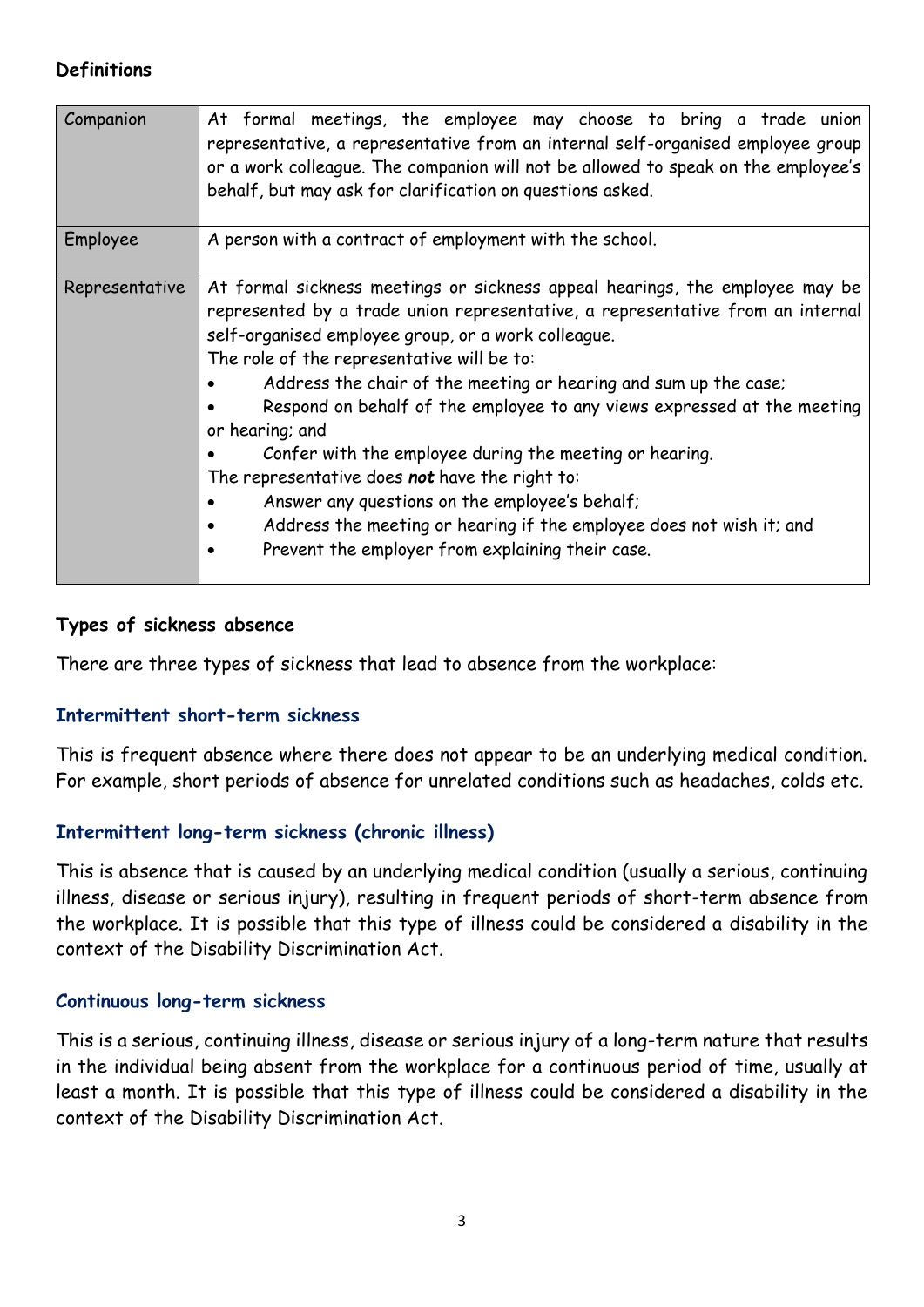After a significant absence i.e. long term, the head teacher/ SLT should welcome the employee back to work and meet with them for a general discussion about their health and the reason for their absence.

The length and nature of the meeting will depend on the length and reason for the absence and the senior leader may:

- Explore how the employee is feeling now;
- Ensure that the employee is fit to return to work ;
- Offer appropriate help and support;
- Offer assistance (OHU, Counselling, Workplace Risk Assessment);
- Carry out a return to work risk assessment;
- Address any concerns regarding recent absence, eg. causes, quantity and patterns;
- Update the employee on any issues that have occurred whilst they have been absent;
- Explain to the employee that their contribution has been missed and where appropriate; the operational difficulties experienced
- Encourage attendance;
- Agree next steps if necessary, eg. attendance plan.

# **Use of trigger points**

Early involvement by Head teachers can play an important part in reducing sickness absence.

The Head teacher will can use their discretion in **considering** taking action where:

- Absence exceeds 8 days over a rolling 12 month period; or
- Absence occurs on 5 or more occasions over a rolling 12 month period; or
- A pattern emerges, e.g. absence occurs on Mondays and Fridays
- An employee has been away from the workplace for a continuous period of 4 weeks

Other trigger points are likely to be decided on a case-by-case basis. These could be following receipt of new medical information or if general levels or patterns of absence cause concern. When an employee starts to receive half pay or no longer gets any pay at all, it may be useful to review the situation.

Sometimes, a senior leader will know when to expect their employee back at work, for example after an operation or a course of medical treatment. In some cases, illnesses may be treated over a period of time and could result in intermittent attendance or there may be unexpected extensions to medical treatment. If this is the case, it will be important to use managerial judgement and there may be no need to take further action beyond keeping in touch with the individual during their absence. However, if the absence continues, further action may be necessary.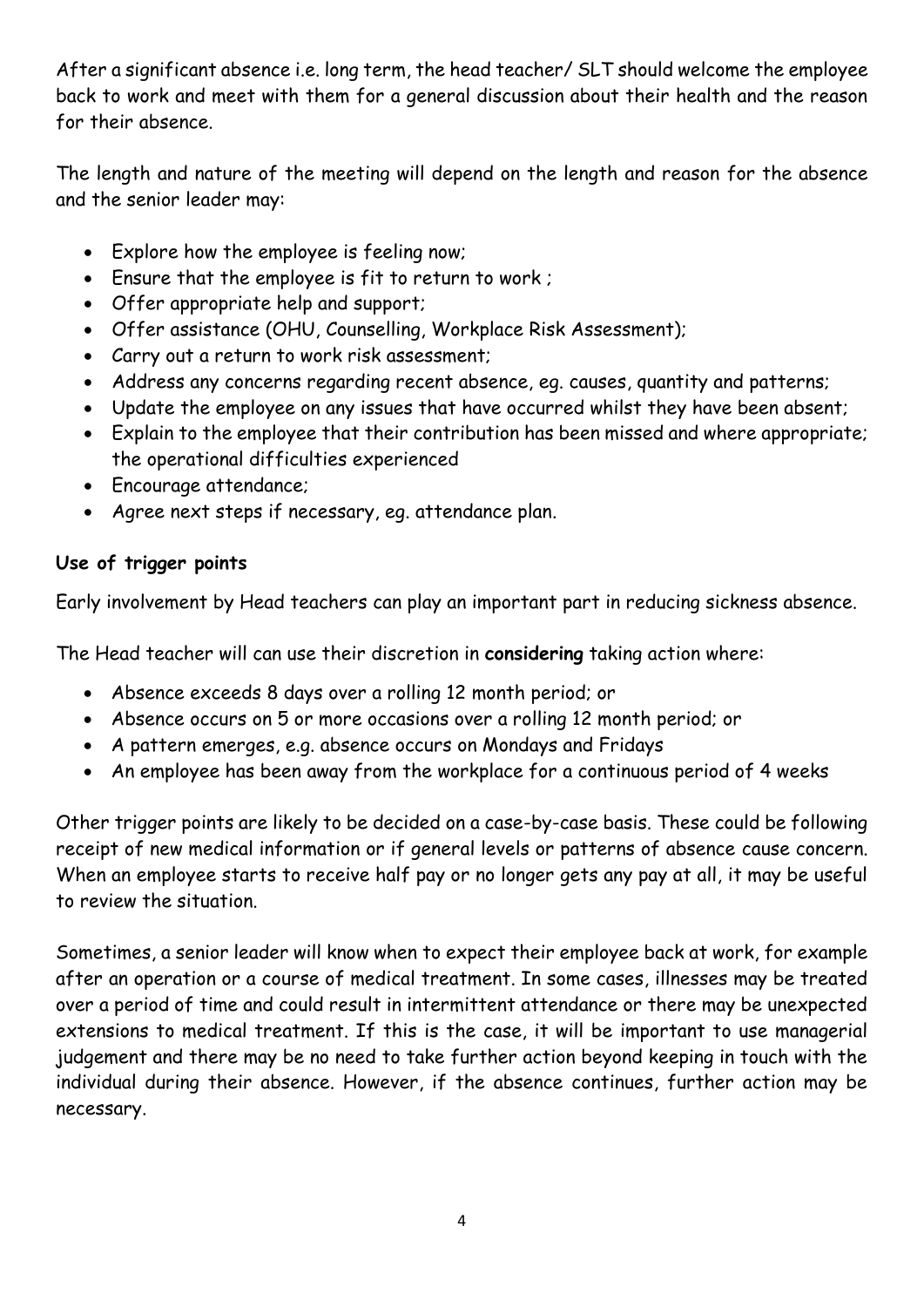#### **Reasons for being absent**

Head teachers need to understand why an employee is absent due to sickness and try to find out if there are any underlying reasons. Confidentiality will be respected at all times where employees are disclosing personal information.

The *Disability Discrimination Act* outlines a number of conditions that can be classified as a disability. It is important to find out if the reason for absence is one of these and if it is, deal with it within the legislation. The school's HR Team can provide advice on a case-by-case basis and referral to the OHU may be necessary to confirm the effects of the disability.

If an employee has a pregnancy related illness, the senior leader should consider how this could affect them doing their job. Medical information should still be obtained but these absences should be recorded as 'pregnancy related' and dealt with carefully in consultation with the Schools HR Team. These illnesses are of a temporary nature and the law gives extra rights and protection to these pregnant employees. Illness could also trigger an early start to maternity leave.

# **Informal Action**

Where sickness absence levels are causing concern and are having a detrimental effect on service delivery, Headteachers will deal with this on an informal basis through the return to work meetings and 1:1 sessions. This would involve talking to the employee, seeking explanations and trying to identify what factors may be contributing to the absences, taking account of comparative sickness absence levels in the school. Headteachers must make sure that the employee is aware that they may need to take formal action under the procedure if the absences continue.

By looking at reasons and patterns of absence, it should be possible to tell if there is likely to be an underlying medical condition. Depending on the nature of the condition, the employee may not be able to reduce their levels of absence and setting targets may be inappropriate. However, they should be made aware of the impact that their ongoing absence is having and that there may be a need to begin the formal absence procedure if there is no improvement.

If the employee does not appear to have an underlying medical condition that links the absences, they will be informed that the number and frequency of their absences is not acceptable. In exceptional circumstances, senior leaders may wish to consider requiring sickness certificates for every period of absence. However, this should never be an automatic step and the school has a duty to reimburse the employee for the cost of obtaining certificates if required by the GP.

It may be helpful for the Head teacher to produce an attendance plan for the employee and advise them that there may be formal action taken under the procedure if targets are not met and absences continue. If formal action is to be taken, the Head teacher may require the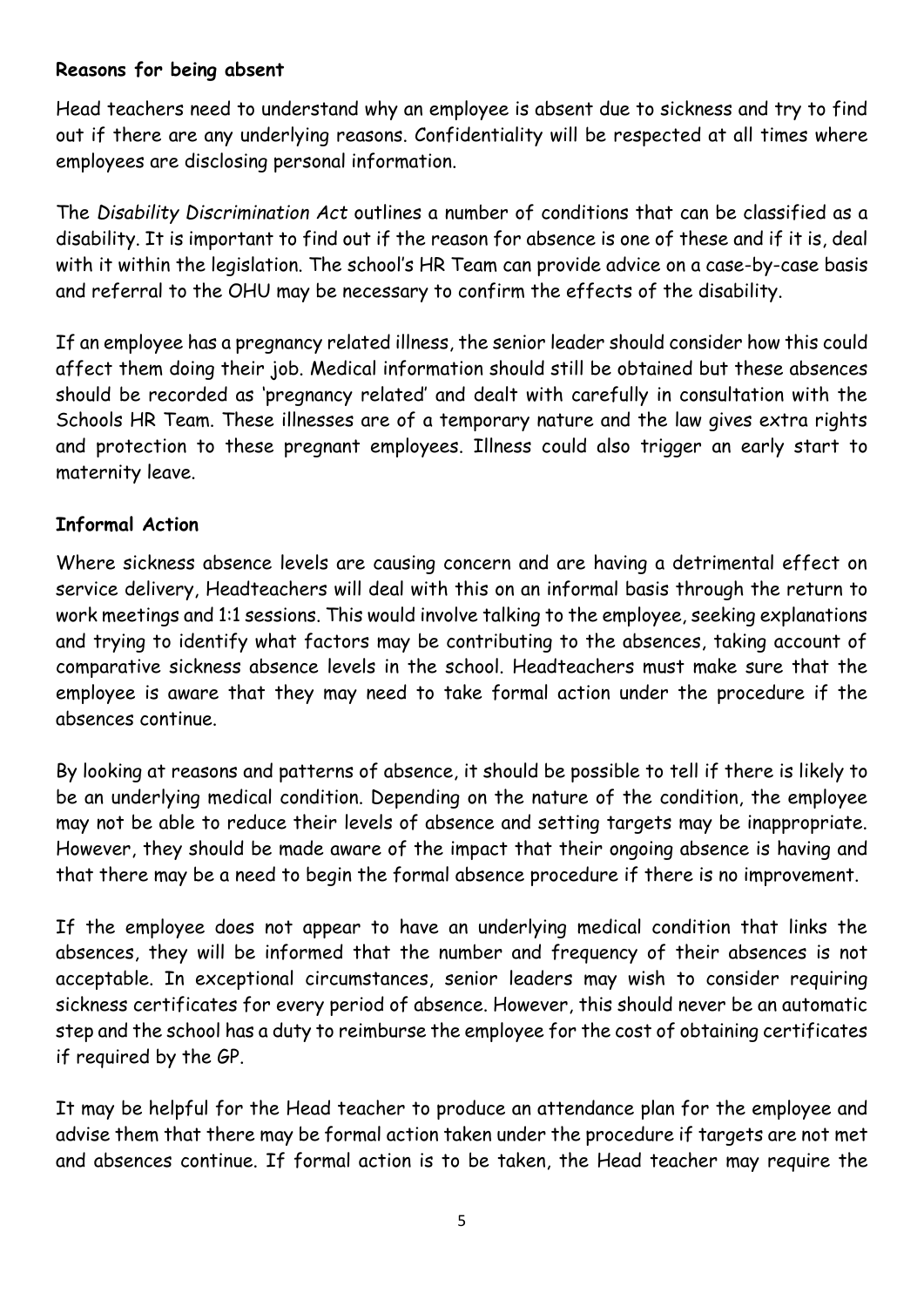Occupational Health Unit to provide guidance on whether there could be an underlying medical condition.

# **Using attendance plans**

Attendance plans can be very helpful in dealing with short-term absences. They will only be used if levels or patterns of absence cause concern and where it is not apparent that there is an underlying medical condition.

Attendance plans and targets must be set giving thought to the school, the post and what can be done. They show an employee what level of attendance is needed and how it will be reviewed. If informal attempts to reduce absence levels are not successful, the senior leader will then invite the employee to attend a formal absence review meeting.

If an employee does have an underlying medical condition or disability that results in sickness absence, the Head teacher will still monitor the situation, including the impact on the school. Absences unconnected to the condition can be dealt with using attendance plans.

# **Obtaining information about an employee's health**

It is important to obtain up-to-date medical information to provide a clearer understanding of the symptoms and effects. It will also be necessary to obtain advice on whether the condition is covered by the Disability Discrimination Act, what assistance could be provided to the employee, how the employee can be helped to return to work effectively etc.

Very rarely, an employee may not provide permission for the school to obtain medical information about them. It is important to understand why an employee might have concerns about this. The employee should be advised that being provided with the medical information may assist a return to work and that in the absence of that, decisions will have to be taken based on the information that is available, which could have implications for their continuing employment with the school.

# **Referral to the Occupational Health Unit**

A Head teacher might have enough information from discussions with the employee to be able to deal with sickness absence effectively. However, often the Head teacher may want some further medical advice and guidance and the employee may need to be referred to the Occupational Health Unit. Employees should only be asked to attend the OHU if it is considered necessary and never just because a trigger has been reached.

The Occupational Health Unit should be able to advise on:

- Whether there is an underlying medical condition or disability;
- The need for additional information and advice about an employee's medical condition;
- An employee's concerns about their health and the working environment;
- Accidents in the workplace which may or may not be an industrial injury;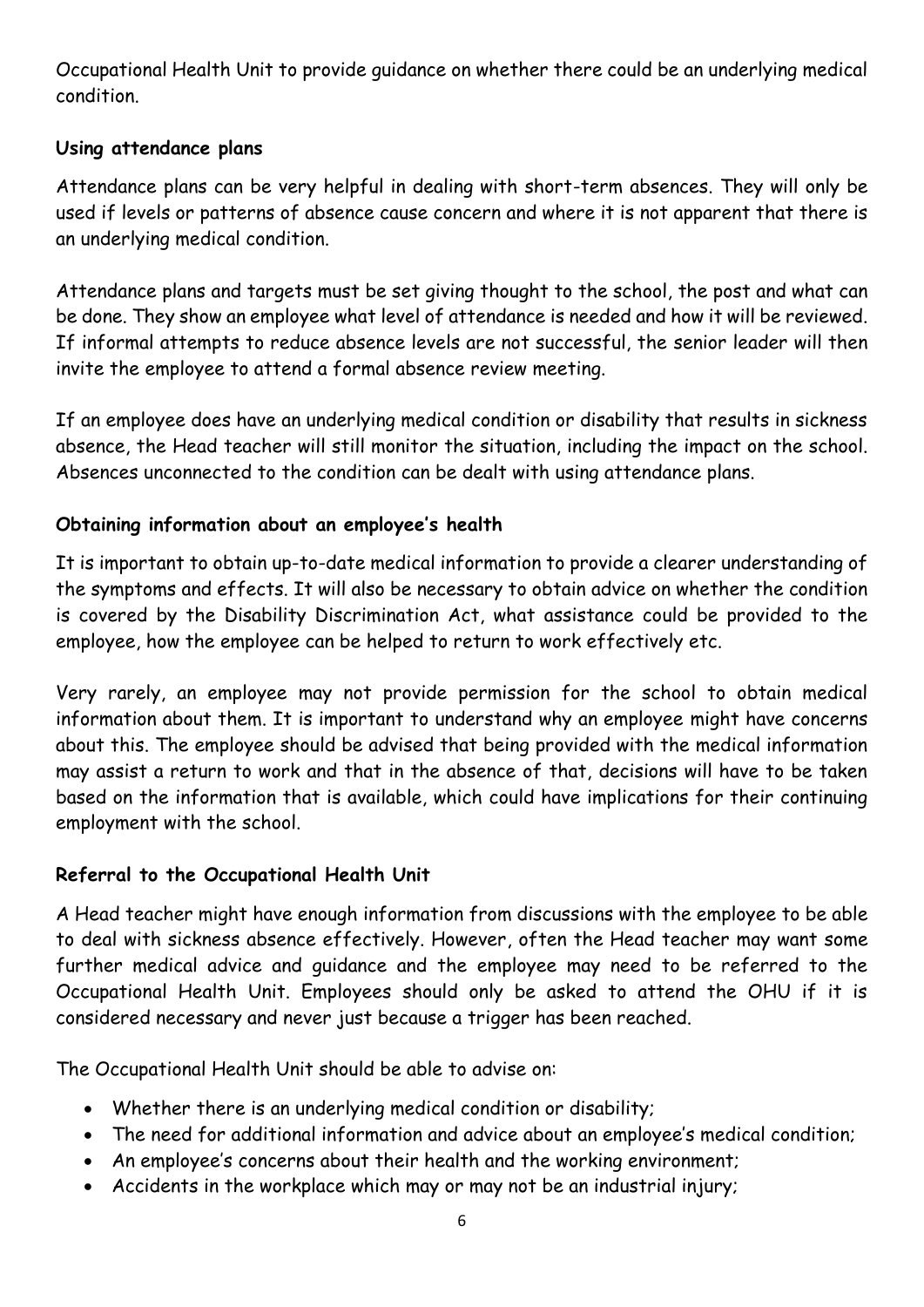- Returning to work following a long-term absence;
- Temporary or permanent adjustments to working arrangements, including the suitability of ill-health redeployment, which would enable the employee to return to work;
- Disability issues and reasonable adjustments;
- The likely duration of an absence and when the employee should be fit to return to work;
- Ill health retirement.

Medical information can be obtained in different ways. An Occupational Health Advisor could talk to the employee either on the telephone or face-to-face, or Occupational Health could write to the employee's GP / medical specialist.

Once the Occupational Health Unit has the necessary information, they will write to the senior leader with a summary of the effects and implications of any medical condition. This may not include full details, as medical information must be treated confidentially. Depending on the information provided, action may or may not be needed. The Occupational Health Unit will give guidance and advice on possible next steps, but it is the Head teacher's responsibility to make the decisions.

If the employee is absent from the workplace on an ongoing basis and their medical condition prevents them from attending a meeting at work, the senior leader should speak to the employee and, with their agreement, arrange to meet them at their home or at a neutral venue to talk.

If levels of absence continue to cause concern after informal discussions and initial adjustments being made to assist the individual in returning to and remaining at work effectively, the Head teacher will invite the employee to attend a formal absence review meeting with their Trades Union representative.

# **Redeployment**

If it is decided that an employee cannot continue doing their current job, even with reasonable changes, a redeployment to an alternative job within the school may be considered.

# **Arranging an Absence Hearing**

If all other action has failed the Head teacher may decide to refer the matter to the Governing Body. The Absence Hearing panel will consist of three Governors nominated by the Governing Body. None of the three will have had any prior executive role in, or detailed knowledge of, the management of the case to be heard. Governors will have the support of an adviser from Schools HR team.

The employee will be given seven working days' written notice of the date, time and place of the Hearing. This notice will be sent to the employee's normal address. It is the responsibility of the employee to ensure that the Governors are given accurate address information.

The employee will be advised that they may be represented by a 'friend' or Trade Union representative at the Hearing.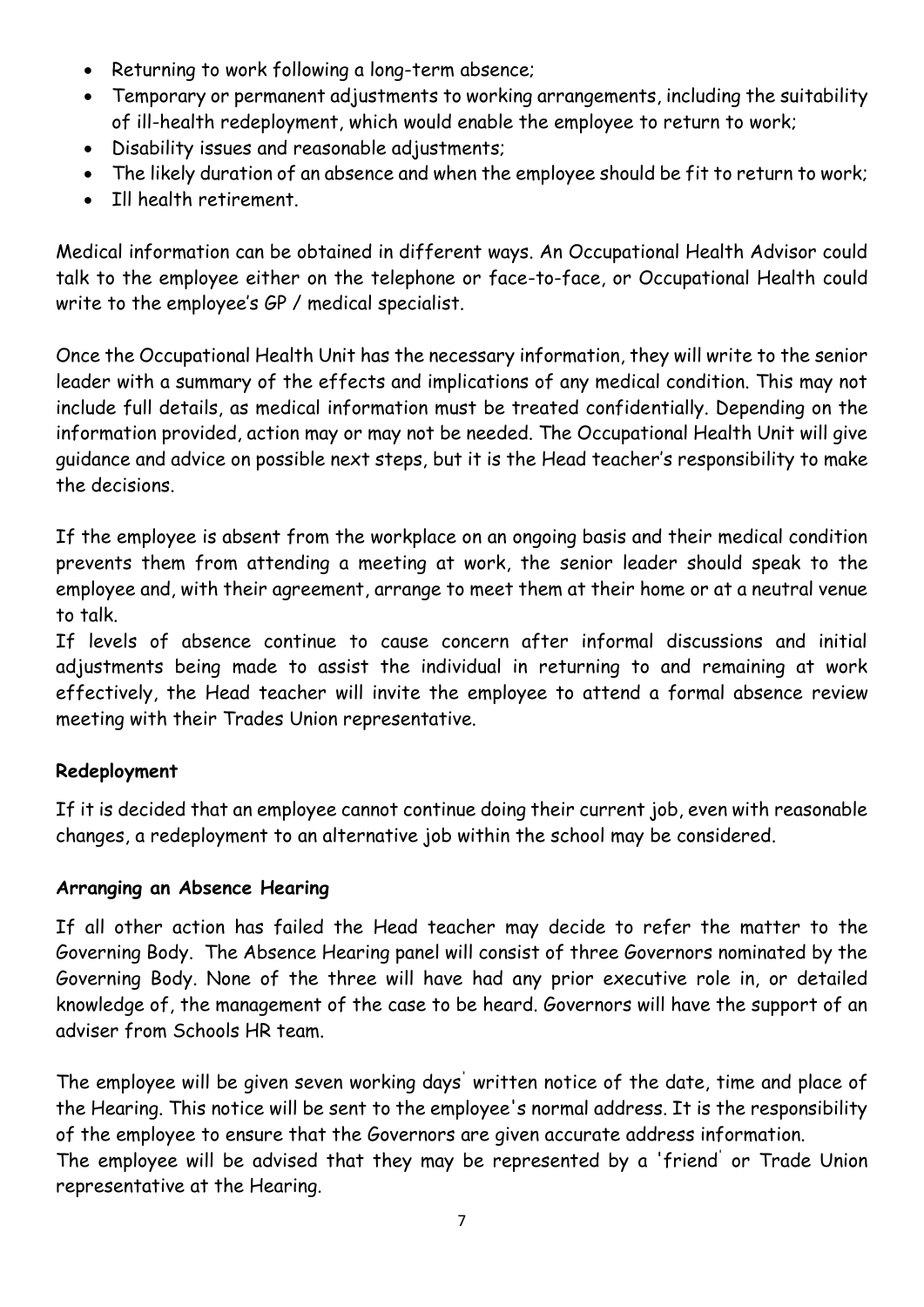The employee will be provided with a copy of the management submission to the Governors, the names of any witnesses to be called by management and a copy of this procedure, at least five working days before the date of the Hearing.

The employee will be advised that they may submit a written response in advance of the Hearing, together with copies of any documentation and the name and designation of any representative. This should be sent to the Governors at least two working days before the date of the Hearing and will be copied by the Governors to the line senior leader presenting the management case.

Where an employee is to be accompanied or represented, they should provide relevant details to the Head teacher sufficiently in advance of the meeting. If copy documentation is requested directly by their representative or companion, the senior leader should ensure that this has been done with the permission of the employee.

The Head teacher and the employee should try and agree a convenient time for a hearing in advance. The employee must make every reasonable effort to attend formal meetings and hearings. Governors may postpone the hearing once before deciding to proceed in the absence of the employee. In these circumstances the employees' representative can attend in place of the employee.

# **The Absence Hearing**

- The Chair of the panel will introduce those present and clarify their respective roles.
- The Governors will hear the management case and consider all documentation submitted in support of the case. The Head teacher and any management witnesses may be questioned by the Governors and the employee or, if represented, their representative.
- The Governors will then hear the employee' s response and consider all documentation provided. The employee or their representative and any witnesses may be questioned by the Governors and the line senior leader.
- When all the submissions have been concluded, the head teacher, then the employee or their representative, will be invited to make a short summary of their case. They will then withdraw while the Governors consider their decision.
- A note of the hearing will be taken on behalf of the Governors, being a summary of the main points put forward. It will not be a verbatim record. This note will be made available to the employee as soon as possible.

# **Reaching a Decision**

The Governors will consider all the evidence submitted. They will consider, particularly, any evidence that relates to the employee's ability to return to work to carry out the full duties and responsibilities of their post. The Governors will seek advice on the implications of any decision with respect to the provisions of the Disability Discrimination Act, especially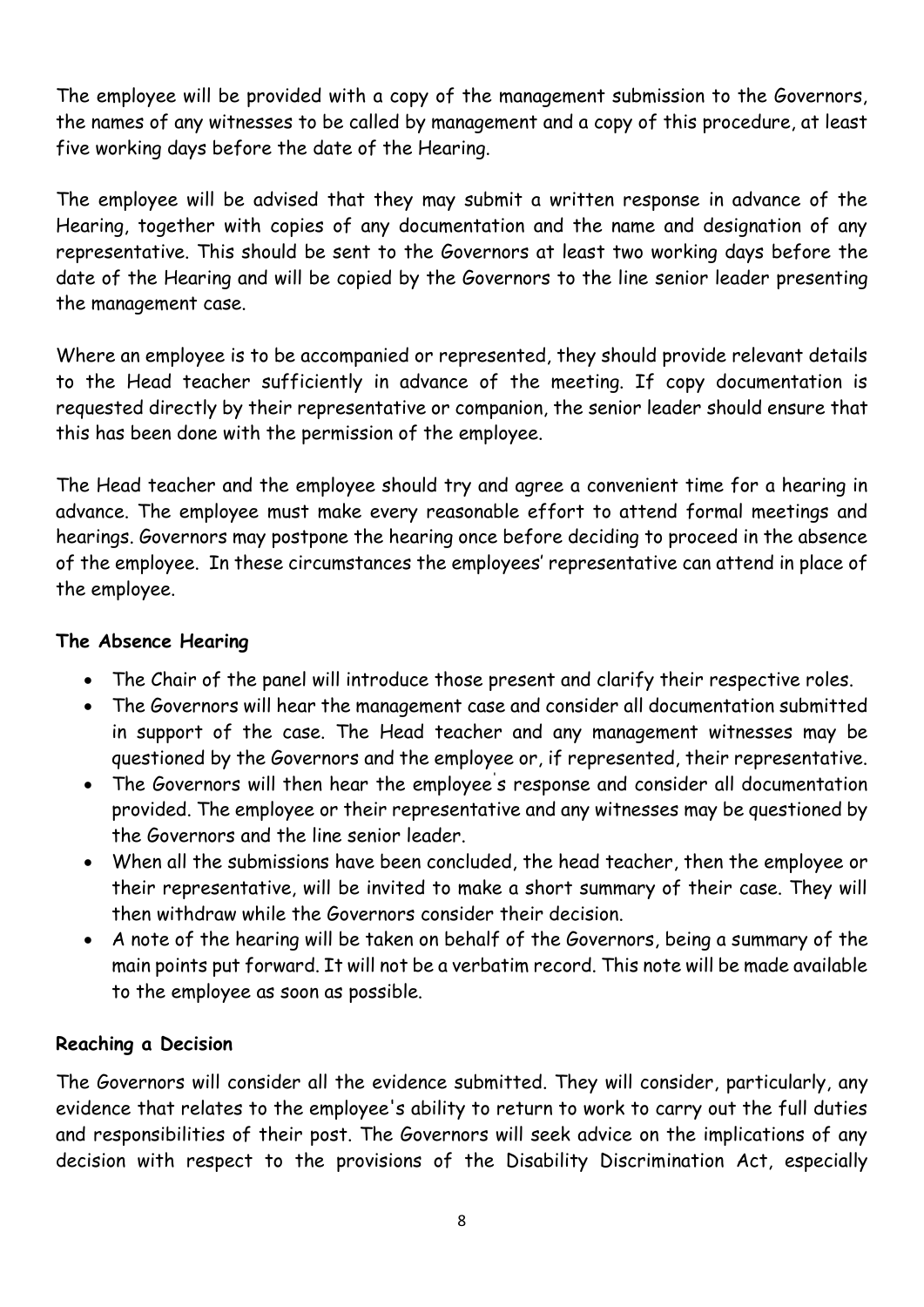regarding the duty to carry out reasonable adjustment to enable the member of staff to carry out their duties.

The following options, although not exhaustive, are among those that might be chosen by the Governors when making a decision:

- The employee will be allowed a further period in which to recover her/his health, particularly if relevant medical opinion suggests this may occur within a reasonable timescale. The line senior leader would be asked to monitor the situation and report back to Governors at an agreed date;
- The Governors would need further medical evidence before coming to a decision. The employee would be required to comply with any reasonable request to allow this evidence to be obtained. The Governors would defer a decision pending this evidence being presented'.
- The employee is deemed unfit to carry out the full duties and responsibilities of his/her current post, but the Governors are able to transfer the employee to a suitable alternative post within the school, bearing in mind the provisions of the Disability Discrimination Act.
- The employee is deemed unfit to carry out the full duties and responsibilities of his / her post but no suitable alternative employment can be found. The Governors would then determine that the employee is to be dismissed.

# **Notifying the Employee**

Where possible, the Governors will inform the employee verbally of their decision. In any event, the employee will be informed in writing of the decision within five working days of the date of the Hearing.

#### **Arrangements for Appeal**

- The employee will have the right of appeal to the Governing Body against any decision taken at the III Health Hearing.
- The Appeal panel will consist of three Governors nominated by the Governing Body. None of the three will have had any prior executive role in the management of the case or will have taken part in the Hearing.
- The appeal must be made in writing to the Appeal panel within five days of the written notification of the outcome of the Absence Hearing. The employee must set down very clearly the grounds for appeal.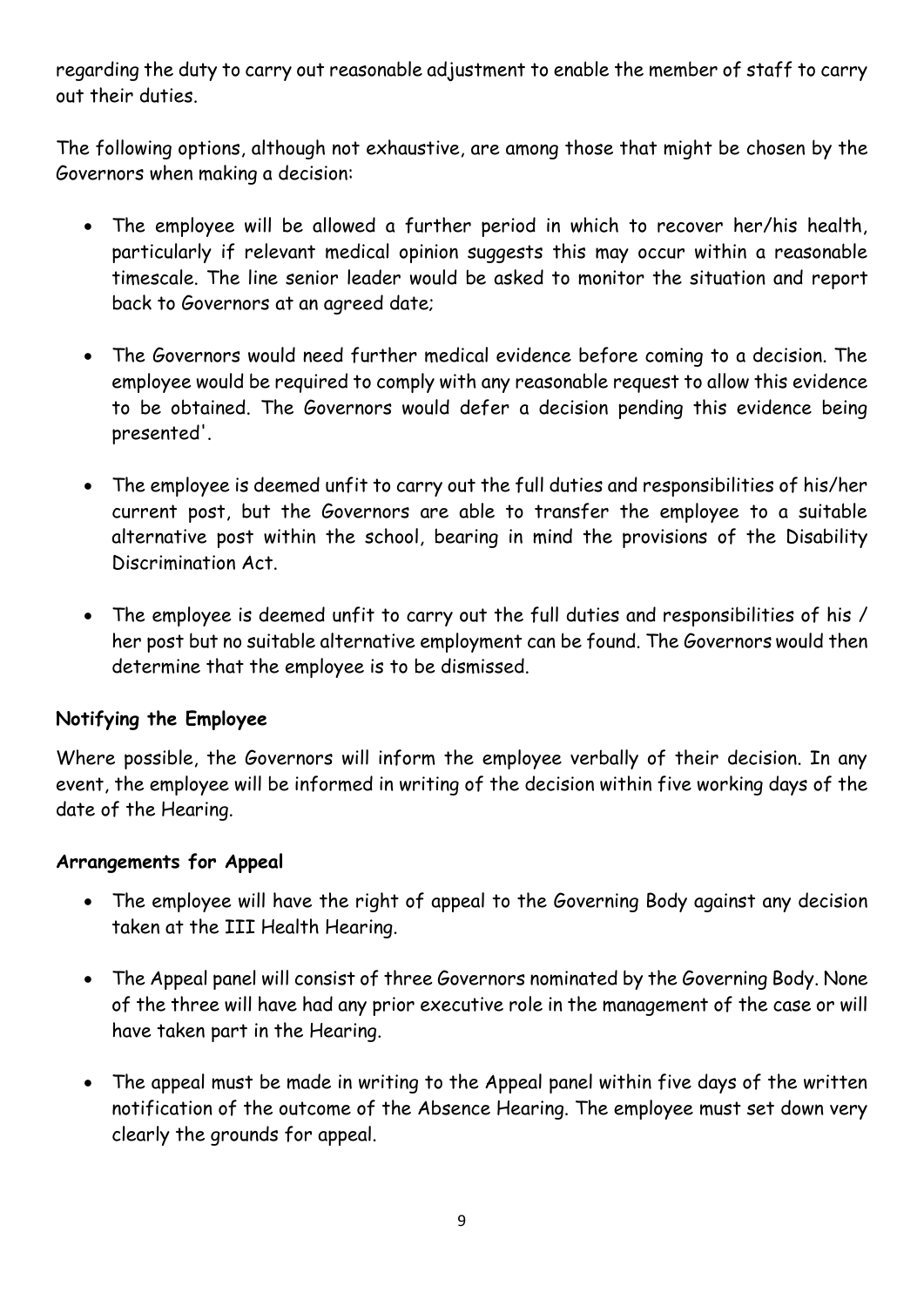The Appeal hearing will be convened as soon as possible and the employee will be given seven working days' notice of the time, place and date of the Appeal Hearing.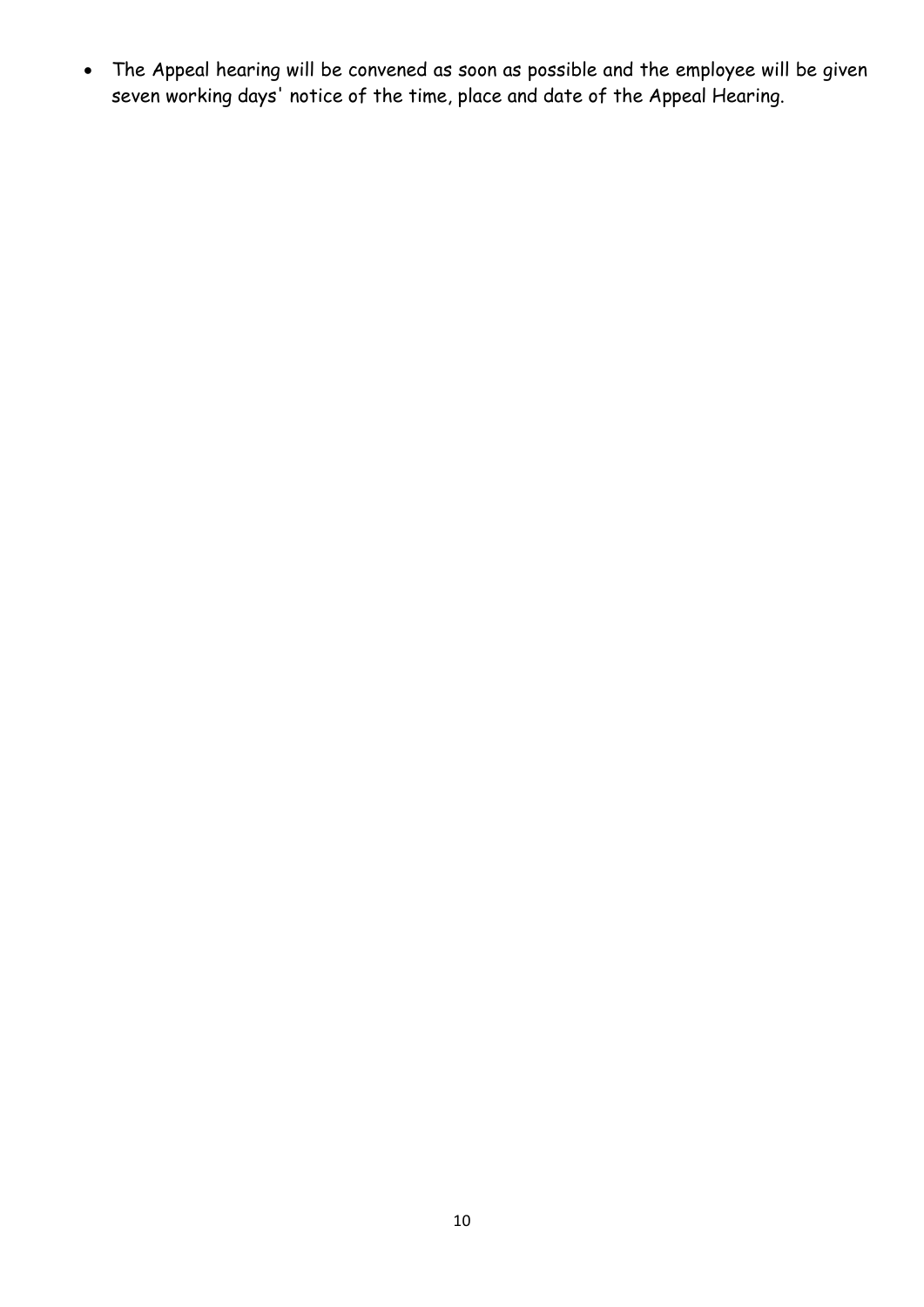# **The Appeal Hearing**

- The Appeal panel will consider all relevant evidence presented by the employee or her / his representative and a representative, usually the Chair, of the Health panel. This will consist of the facts presented at the Health Hearing and any new evidence. Notes of the meeting shall be taken and a copy supplied to the employee.
- The Appeal panel will decide whether or not to uphold the decision reached at the Hearing. The panel may also decide to vary the original decision downward, e.g. to await further medical evidence rather than dismiss.
- Where possible the Appeal panel will inform the employee verbally of the decision. In any event, the employee will be informed in writing of the decision within five working days of the date of the Hearing.
- The decision of the Appeal panel will be final.

# **Dismissal**

Following an unsuccessful appeal against dismissal by an employee who is employed solely at that school, the Governors of Community schools must inform the Director of CSF of the details of the case and why dismissal is required. The Director of CSF will then effect dismissal. This dismissal will be with notice.

Following an unsuccessful appeal against dismissal by an employee who is not employed solely at that school, the Governors of Community schools must inform the Director of CSF of the details of the case and request the removal of the employee from the school. They will also make any recommendation for dismissal.

In these circumstances, the Director of CSF will consider each case on its merits and decide whether or not to dismiss the employee. The employee will be given the opportunity to present a written statement to the Director before a decision is taken. If the decision is to dismiss, the dismissal will be with notice.

Following an unsuccessful appeal against dismissal by an employee who is employed by the Governors of a Voluntary Aided school the 'Governors will dismiss the employee and provide written reasons for dismissal. The dismissal will be with notice.

Governors consider their decision. A note of the hearing will be taken on behalf of the Governors, being a summary of the main points put forward. It will not be a verbatim record. This note will be made available to the employee as soon as possible.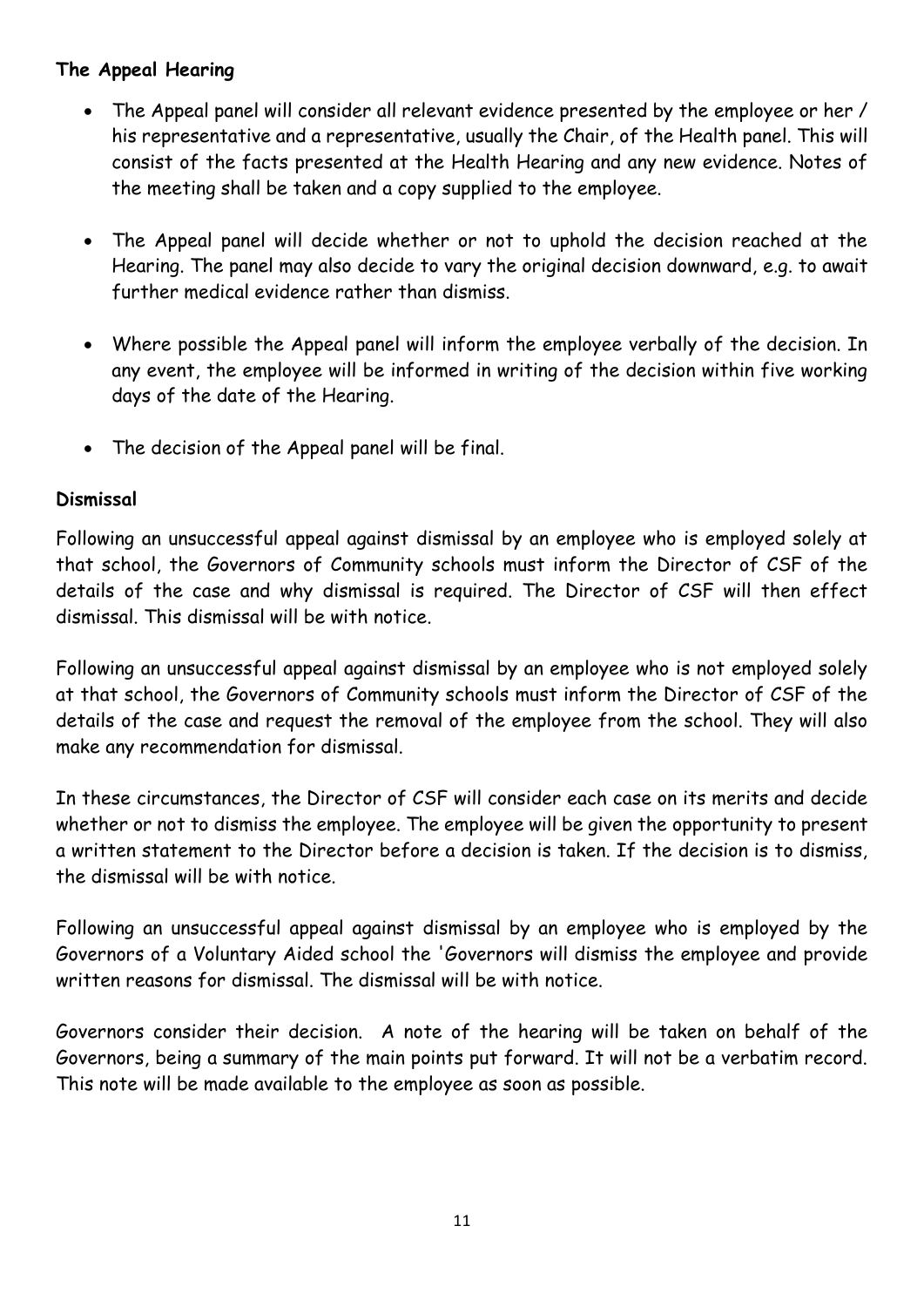# **The Formal Absence Management Procedure**

# **1 st Absence Review Meeting**

If informal efforts to improve an employee's sickness absence levels have not been successful, or if an employee's absence is having a significant adverse impact on the department, then the Head teacher should consider inviting the employee to attend an absence review meeting. This should be confirmed in writing to the employee, giving at between 5 and 8 working days' notice of the meeting from receipt of the letter. An employee has the right to be accompanied at an absence review meeting.

The employee must make every reasonable effort to attend absence review meetings. The meeting may only be postponed for up to five working days (beginning with the day after the day on which the meeting was originally convened), and only for reasons of non-availability of a companion. One postponement of a meeting on these grounds may be allowed. If the employee fails to attend a reconvened meeting, it may be held in his or her absence.

The written notice will:

- Confirm the meeting is being held at stage 1 of the absence management procedure;
- Give a short but clear outline of absence levels and reasons for concern, for example that there is an impact on service delivery and / or colleagues;
- Remind the employee that they can bring a trade union official, a representative from a self-organised employee group or a work colleague;
- Confirm who will be attending;
- Enclose a copy of the absence management procedure;
- Advise that the employee may provide evidence in advance and call witnesses;

The purpose of the meeting will be for the Head teacher to:

- Review the sickness record, ie. number of days and any patterns of absence.
- Discuss the symptoms and reasons for absence.
- Consider any relevant medical information available (and organise obtaining further medical information, or guidance from the OHU if deemed necessary).
- Identify/discuss the employee's ability to do their job, the impact on the service delivery and/or on work colleagues who are required to cover the absence (identification of impact should have been done prior to this meeting).
- Discuss any information the employee has to offer (eg. personal, domestic, welfare issues, that the absence was connected to an industrial injury).
- Establish whether the employee may be fit to undertake duties at some date in the future.
- Discuss the prognosis and timescales for improvement.
- Establish the likelihood of future reoccurrences affecting the employee's fitness for work, including the anticipated frequency and duration of such occasions.
- Decide whether the employee could/should be considered for redeployment.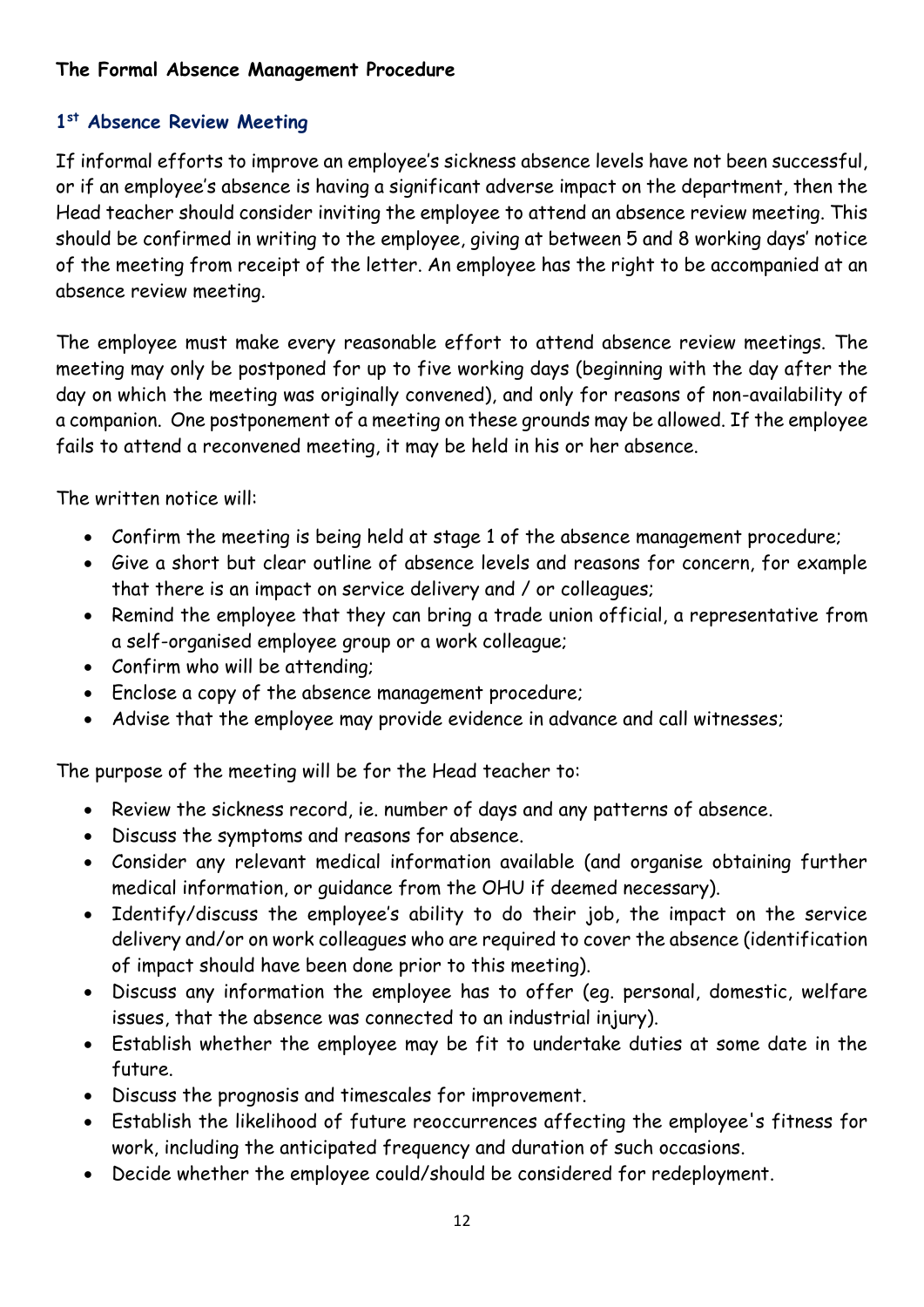Establish where possible whether the employee has a disability as defined by the DDA.

# **Short-term sickness with no underlying medical condition**

If the Head teacher decides the level of absence is unsatisfactory they will advise the employee:

- That there is a need to improve;
- That a timescale is identified during which absence levels will be monitored and a target for reduction set, as part of an attendance plan;
- The consequences of failure to reduce the level of sickness absence ie. that they will move to a hearing with the governors;
- Whether they will receive a formal notification of concern letter, which will remain on file for one academic year;
- The right to appeal to the chair of governors against a notification of concern.

# **Long-term sickness (Intermittent or continuous)**

In particular, it is very important to deal sensitively with individuals who are suffering from an underlying medical condition that is causing their absence from the workplace, either continuously or for frequent short periods. However, if, following the review meeting, the senior leader decides that the impact on service delivery and/or colleagues is not reasonable or sustainable and is likely to continue, they will advise the employee that there will be a monitoring period during which one or a combination of the following may be explored as appropriate (this list is not exhaustive):

- Make any reasonable adjustments to working arrangements, possibly under the DDA as advised by risk assessment.
- Practical advice or support, eg. counselling.
- Referral to the Occupational Health Unit or specialist advice taken.
- Examine redeployment opportunities
- Adjustments to the post e.g. temporary variation to duties/hours on full contractual pay to support the employee's re-integration into the workplace, i.e. a phased return

The individual should also be informed:

- Whether they will receive a formal notification of concern letter, which will remain on file for one academic year;
- That if there is an ongoing impact on service delivery and / or colleagues during the monitoring period, the matter may be referred to governors
- That they may ask for a review of the decision if they fulfil the requirements of the accepted grounds for appeal

# **2nd Absence Review Meeting**

This meeting will be held in the following circumstances: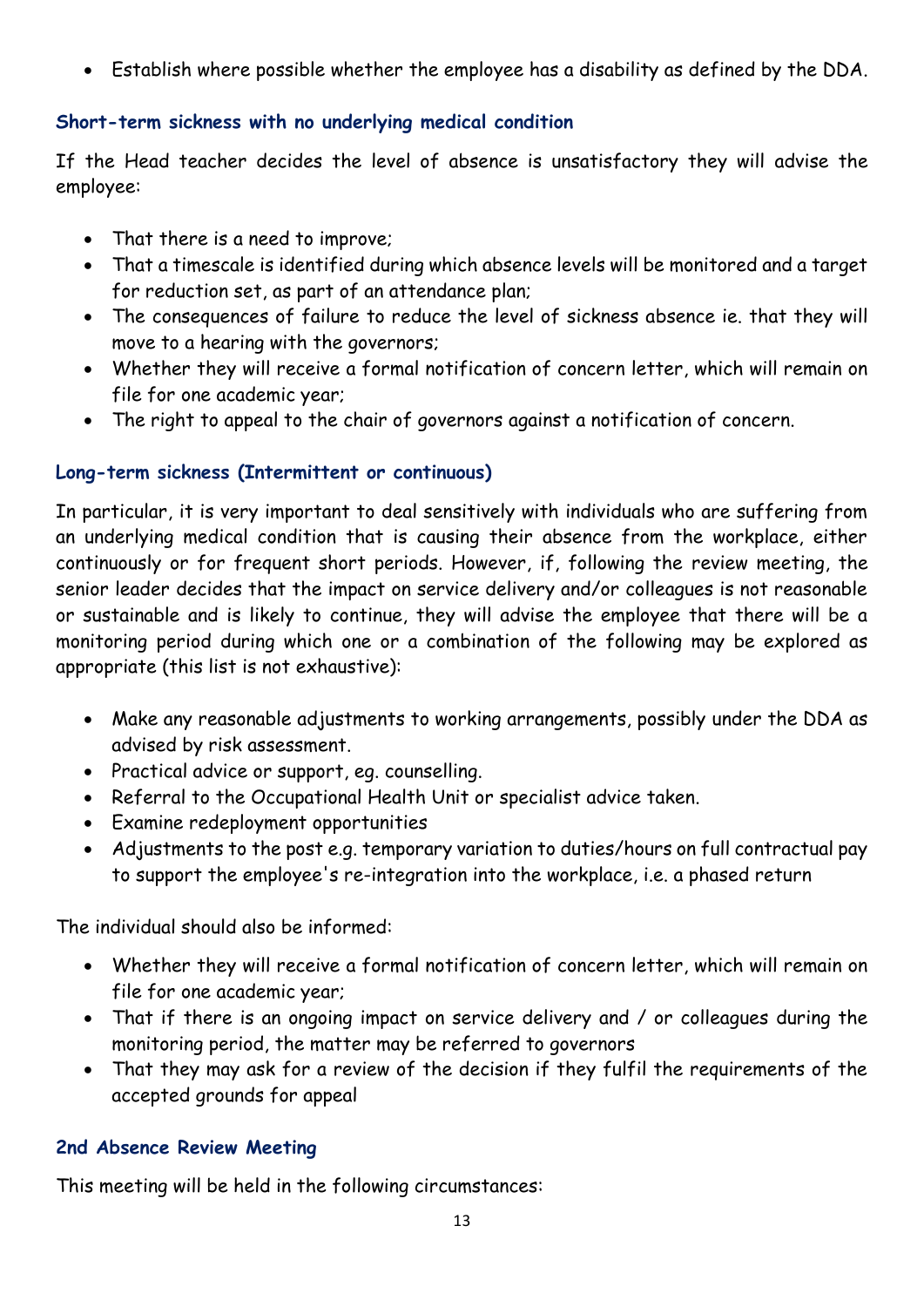- Sickness absence has exceeded the target set in the attendance plan; or
- the initial improvement achieved at the end of the monitoring period has not been sustained over the following term; or
- the long-term sickness is having an ongoing impact on service delivery and/or colleagues; or

 where temporary arrangements e.g. a phased return to work have not facilitated a return to the full requirements of the role

The options for action could include:

- a further monitoring period with review (managed through an attendance plan)
- a final notification of concern letter, which will remain on file for 18 months
- referral to governors

The final decision must be confirmed in writing as above.

Employees have a right to appeal against a notification of concern.

The employee will be made aware at this stage that unless their attendance improves sufficiently, they may be asked to attend a governors hearing where their continuing employment with the school will be considered which could result in dismissal.

If the employee's attendance improves to a satisfactory level during the monitoring period, the Head teacher must confirm this in writing. What constitutes satisfactory improvement should be made clear to the employee by the Head teacher, together with any specific target for reduction of sickness absence to be maintained on an ongoing basis.

# **Hearing with Governors**

This stage is reached in the following circumstances:

- sickness absence has exceeded the target set in the attendance plan; or
- the initial improvement achieved at the end of the monitoring period has not been sustained; or
- the long-term sickness is continuing to have an impact on service delivery and/or colleagues

 where temporary arrangements e.g. a phased return to work have not facilitated a return to the full requirements of the role

The letter inviting the employee to attend the hearing will cover the same issues as earlier stage letters. On this occasion, it must be made clear that this hearing will be a review of their continuing employment and could result in dismissal.

The hearing will need to cover the same issues that are recommended for the earlier meetings. The employee and/or their representative will be given an opportunity to put forward any information they feel is relevant to the process.

Dependent upon the outcome of the hearing and after considering the previous monitoring period and any medical information available, governors will need to decide what further action to take.

This could include:

recommending a further period of monitoring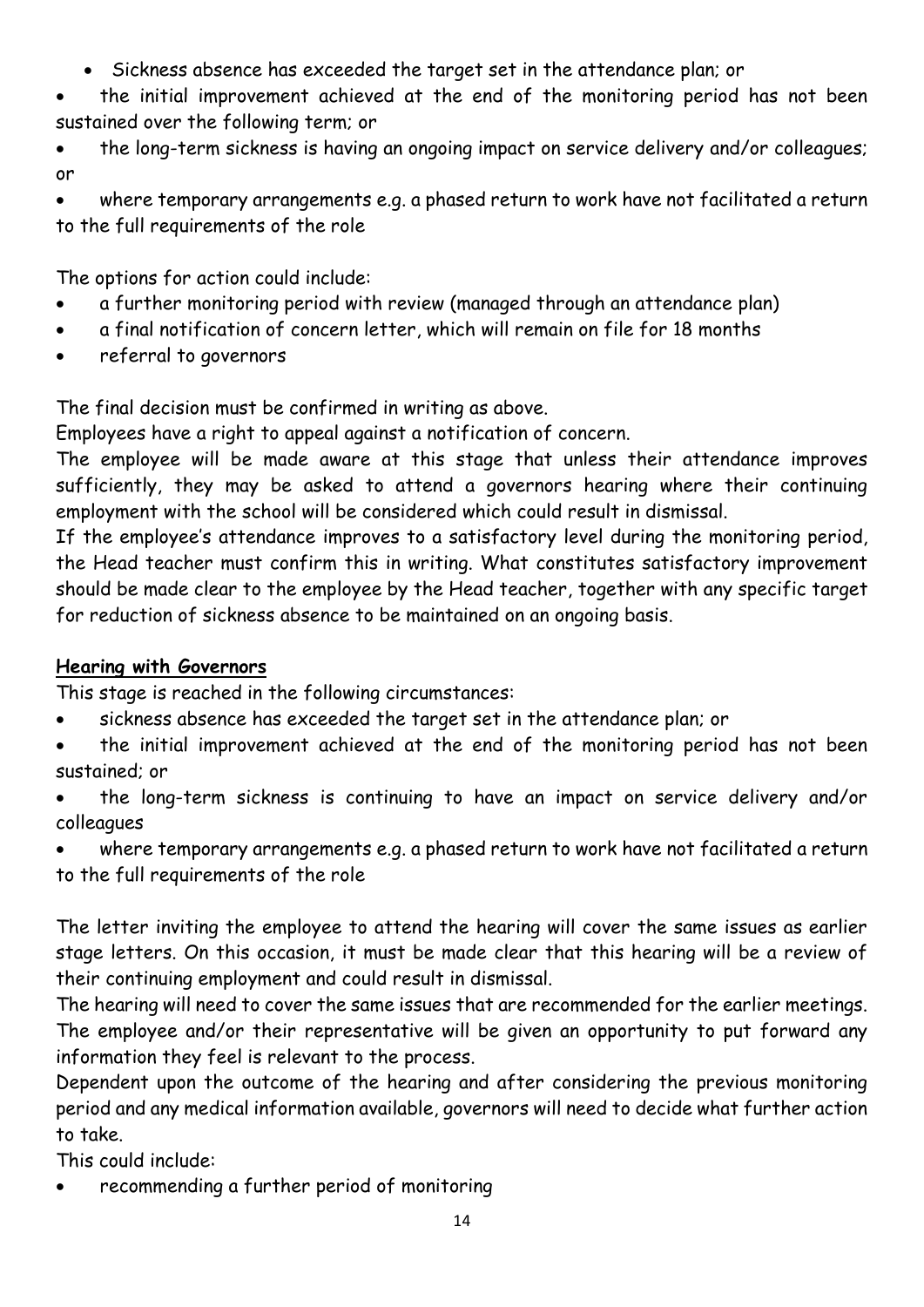concluding that the stage has been reached where the employee's sickness record is such that that they are incapable of satisfactorily performing the job for which they are employed and therefore will be dismissed (with notice or pay in lieu of notice). In such circumstances consideration should also be given to whether the employee is in the pension scheme and whether ill-health retirement may be a possibility, accessing advice from the OHU. Before making any decision to dismiss, governors should be certain that:

 recent medical information has been reviewed, including what is likely to happen in the future

meetings have been held with the employee to discuss their sickness absence

 all possible ways to help an employee return to, or remain in work have been considered, for example, making reasonable changes to the workplace and looking at whether the employee could be redeployed to a different job

 the impact of the employee being away from work on service delivery and/or colleagues has been assessed

 the employee has been told what could happen if they continue to be absent from work, including that they may not continue in employment

# **Additional details on procedural issues**

#### **Notifications of Concern**

A notification of concern letter is used to let the employee know formally that there are concerns over their absence levels and that this will be kept on file for a stated period of time. However this does not preclude further action being progressed under this procedure if absence levels do not improve before the end of that period. A notification of concern signifies that an individual's level of absence is not acceptable and that if continued may, as a last resort, having exhausted all other options, result in their employment coming to an end.

#### **Monitoring periods**

If the employee successfully completes the absence monitoring period, their senior leader should write to confirm this. However, the notification of concern stays on their file for the specified period of time and is only then destroyed if absence levels remain acceptable.

As part of the day to day management of the school, the Head teacher should ensure that records of all staff absence are maintained and should monitor the levels of staff absence on a regular basis. Monitoring the absences of staff will ensure that any repeated pattern of absence becomes apparent. This may reveal an underlying cause of the absence.

Staff should be asked to complete a self-certification form for any absence between 1-7 days and should produce a doctor's certificate after 7 or more days. Certificates should be produced where employees are absent either side of a school holiday. It should be noted that weekends are included in the number of days sick.

#### **Visiting the employee**

The senior leader must do everything that is reasonably required to help the employee return to work. This might mean meeting the employee at home (with their agreement), in the workplace, or at a neutral venue to discuss matters. The employee may be advised to visit the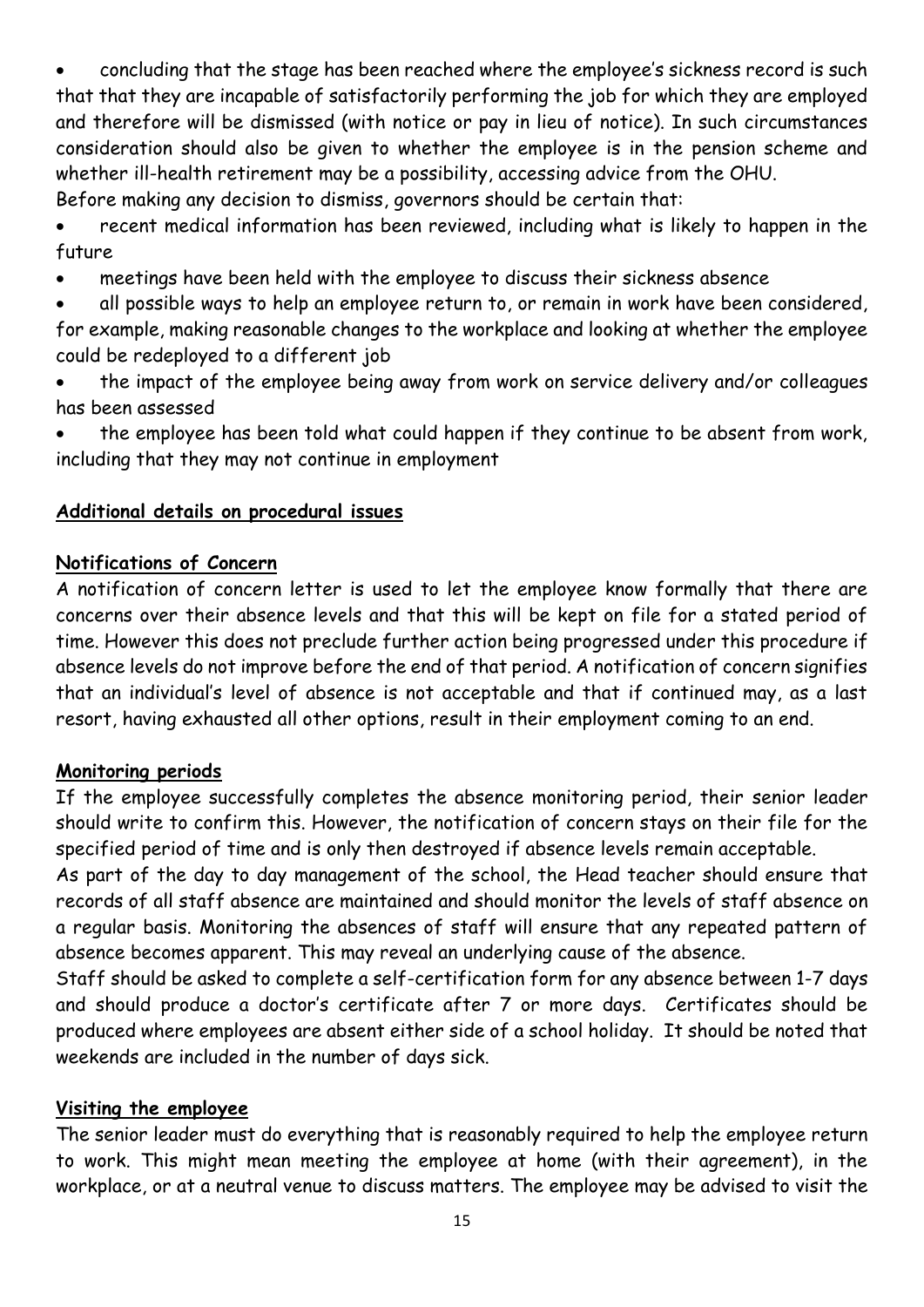workplace if possible, to help them still feel part of the team and Council. If a formal absence review meeting is being held under this procedure, the employee must receive the written notice in advance, making this clear.

When meeting an employee, the senior leader must be accompanied by a work colleague or a member of the Local HR Team. Employees have a right to be accompanied at formal meetings. How many meetings are held depends upon the individual circumstances of a case. Meetings must be held in a supportive way, with the aim being to discuss matters openly and honestly and agree the next steps.

# **Case Summaries**

The case summary is the formal record of what happened at the absence review meeting. It should give a brief summary of the case, outline the decision made and give justification for coming to the final decision.

The length and level of detail will depend on the nature and seriousness of the case and a summary for a hearing that resulted in a notification of concern will usually be shorter than one involving a complex case of dismissal.

The case summary will be used for future reference if there is an appeal hearing. It will also be relevant in evaluating consistency of decision making across the Council.

The employee should receive a copy of the case summary within 10 working days of the hearing. If the employee disagrees with the record of the meeting, they can ask for their comments to be noted for future reference even if they are not appealing against the decision.

# **Specific advice for dealing with long-term continuous absence**

# **Keeping in touch with absent employees**

If an employee is continuously absent from work, the senior leader must keep in frequent contact with them, they must keep accurate records of when and how they have contacted them and what has been said.

When an absence is long term, keeping in touch includes:

- talking on the phone
- visiting the employee at home or elsewhere
- being aware of the latest medical information
- being aware of any dates when the employee is hoping to come back to work
- ensuring that the employee continues to submit medical certificates for their ongoing absence

Also, depending on the employee and the reason why they are absent from work, a senior leader may wish to keep the employee updated developments at work and invite them to important work meetings or social outings.

# **Coming back to work after long term sickness absence**

Assistance will be provided to employees returning to work after a long absence. When an employee wishes to return to work after a long period of sickness absence, it is important that they are ready to return and are fit to do their job.

The senior leader might want to consider: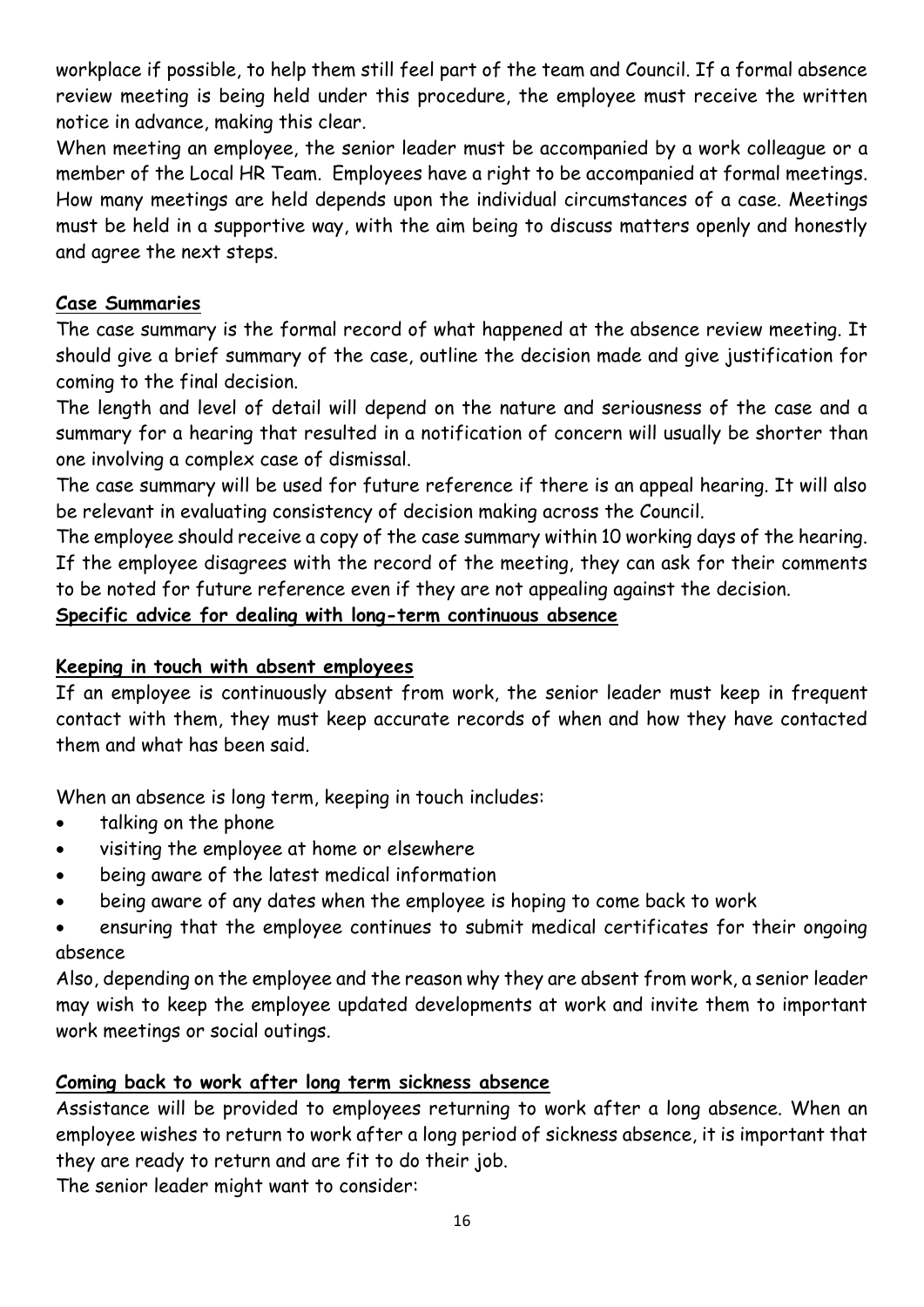- talking to the Occupational Health Unit and organising a workplace assessment
- making changes in the workplace to help the employee
- phasing the employee's return to work, either by reducing their hours of work, duties or both for a short time
- redeploying the employee to an alternative job. Medical advice must support this.

# **Phasing the return to work**

Sometimes a phased return to work for someone returning from long-term absence is appropriate. This recommendation will usually come from the Occupational Health Unit. This may take the form of a structured return to work plan over a number of weeks with regular reviews of progress incorporated and can mean working reduced hours, or carrying out fewer/different tasks (or both). The employee will receive full pay for the agreed period with expectation that progress will be made to full work duties within a reasonable timescale. Progress will be reviewed regularly during the phased return to work plan. Pay implications of not returning to full duties at the end of the phased return to work should be advised.

At the end of the return to work plan there will be a review meeting to establish whether the employee is ready to meet the full requirements of their role, if they have not already done so. The result could be moving to the next stage of the absence management procedure, which could include a formal review of ongoing employment.

If necessary, the Head teacher will take further advice from the OHU and, in liaison with Schools HR Team, consider options such as ill-health redeployment.

If the requirement for reduced hours is likely to continue, then it may be appropriate to consider voluntary reduced work-time with the employee, in which their salary will be reduced to reflect the work they do and the hours they work. Other options under Camden's flexible working scheme may be appropriate.

# **Serious Illness**

On some occasions an individual may be suffering from a serious illness and it will be necessary to use this procedure. Although it will be very important to deal with such cases with tact and sensitivity, it is not possible for exemptions to be made for specific illnesses. Each case will be assessed and managed according to its particular circumstances and senior leaders will need to consider the possible effects of taking formal action. Where all possible adjustments have been offered or made and redeployment has been sought but unsuccessful, it may be necessary to terminate employment if there is no prognosis for a return to work in the near future and the ongoing absence is continuing to have a detrimental effect on the service delivery and colleagues. Further information is should be sought from Schools HR Team.

# **Terminal Illness**

It will be particularly important to deal with cases involving terminal illness with sensitivity and understanding and senior leaders should contact schools HR Team for advice in these circumstances. In these situations, it will be particularly important to explore options available to employees who are members of the pension scheme.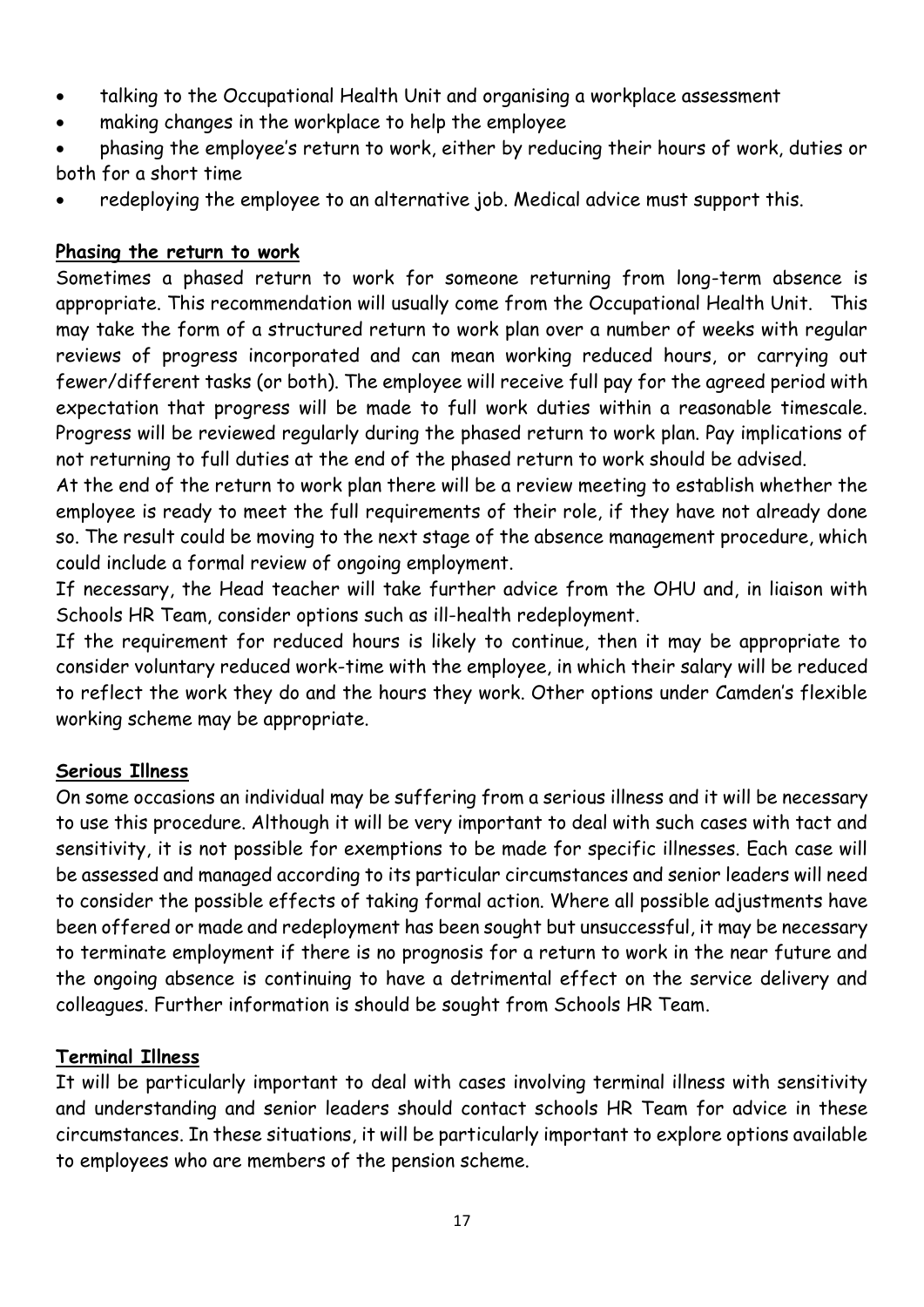# **When an employee decides to leave**

If an employee decides to resign whilst they are absent due to sickness they still need to provide their contractual notice. During the notice period, they will be paid according to the provisions of the occupational sick pay scheme.